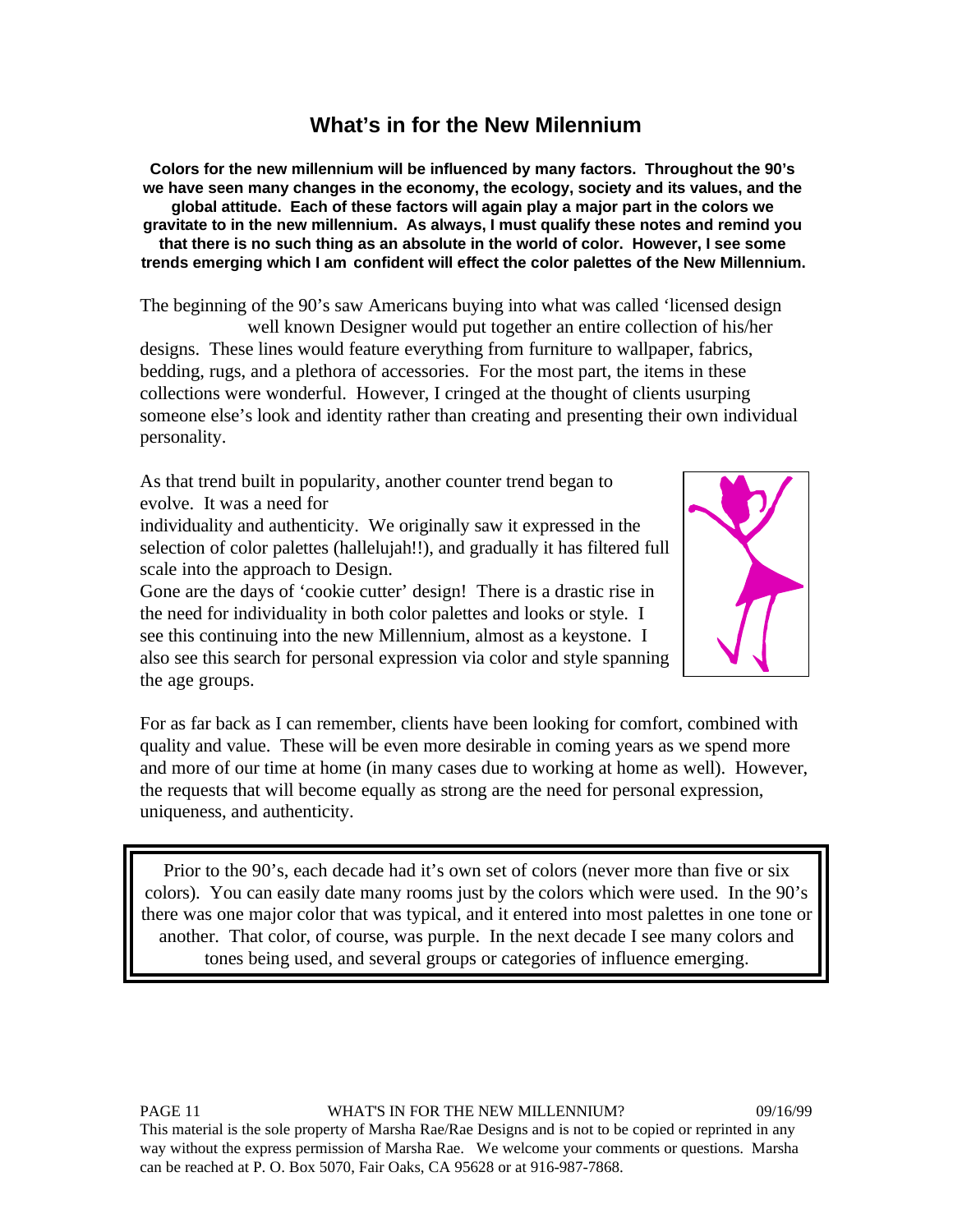I feel I must add a caution here, that the current political situation in our country could have a drastic effect on the colors and textures we will gravitate to in the next decade. We are at a crossroads, and must soon decide. What will our values be? What will we



tolerate or ignore? Will we make a stand? As we decide for ourselves and feel the influence of those around us who do not agree with our decision, we may find ourselves needing the comfort of our own 'haven' more and more. In times like these, choices of colors, texture, and style can have a definite bearing on how we 'get through

palettes which will be affected, but our whole approach to Interior Design. Some of these comments are what I have been suggesting were on their way for quite some time. Others are less reflective, and inspired by taking the time recently to look forward with a candid, but watchful eye. Perhaps a good way to put it is a phrase I have been using for quite some time - "You want people to **feel** the effects of your colors long before they **see** them"**.**



## Influences on Color and Design

I think it all boils down to **nurture,** and although the combinations and applications will be individual and different, the following list are colors and themes which will play a huge part in the "Looks" of the New Millennium.

The environment will remain a very strong influence on our colors, textures and themes, at least through the first decade of the new millennium. To a great extent, this is motivated by our subconscious need to connect with Mother Earth something which is timeless and nurturing. For many, it is also a connection to our childhood and the freedom, happiness and security we felt at that time.



We will continue to see leaves and twigs displayed in fabrics,



papers, accessories, artwork, lampshades, candles, iron furniture, and even carpet. Along with this trend in Design will come the swing toward the greens and browns typical of leaves and twigs as the foundation of many color palettes.

PAGE 22 WHAT'S IN FOR THE NEW MILLENNIUM? 09/16/99 This material is the sole property of Marsha Rae/Rae Designs and is not to be copied or reprinted in any way without the express permission of Marsha Rae. We welcome your comments or questions. Marsha can be reached at P. O. Box 5070, Fair Oaks, CA 95628 or at 916-987-7868.